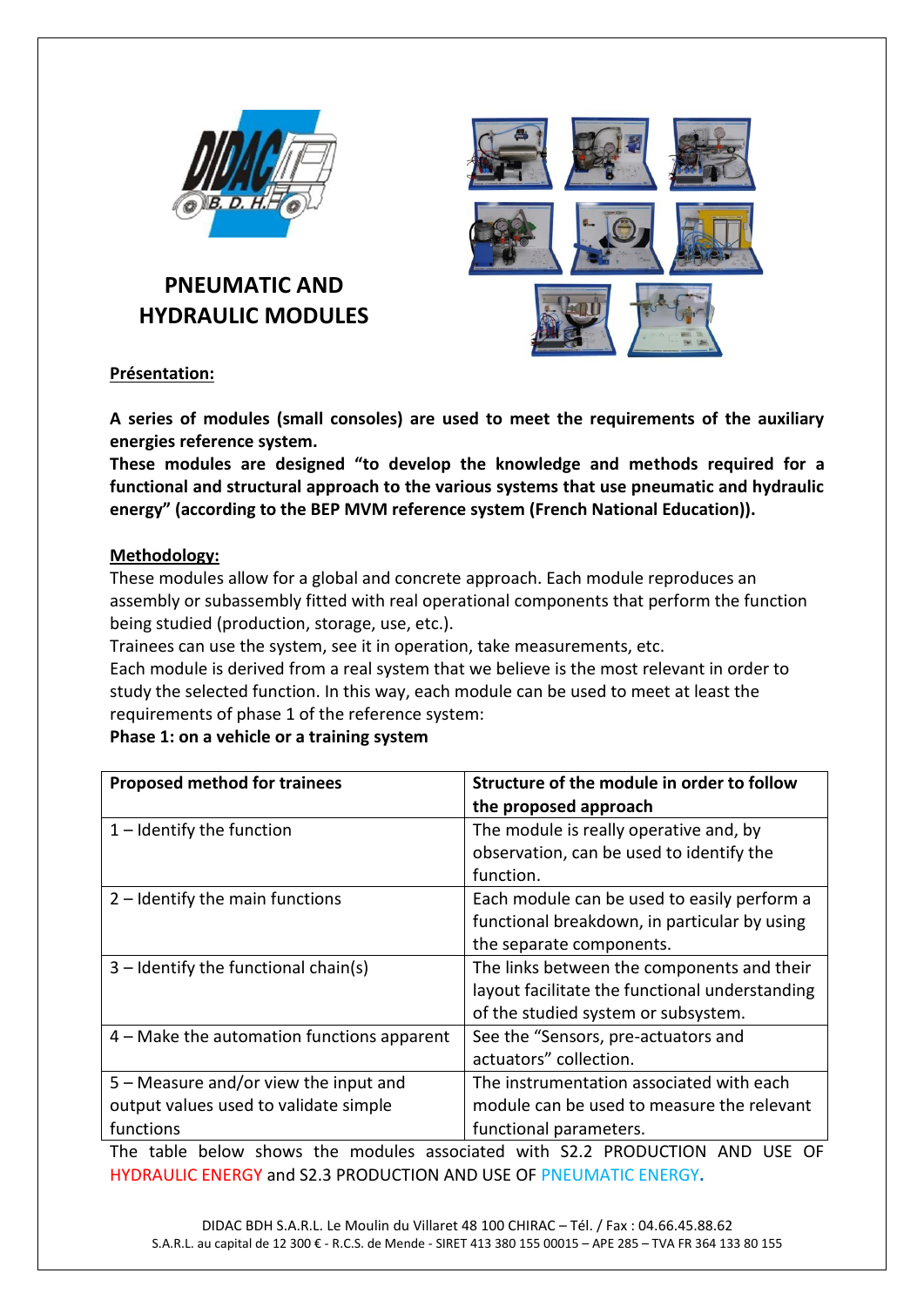**Each module is associated with PC training software that gives details of all the operational phases, with a detailed analysis of each component.**

| <b>PURPOSE OF THE MODULE</b><br>Media used                                                                                                                                                                                                                                  | <b>COMPONENTS USED</b>                                                                                                                                                                                                | <b>PHOTOS</b> |
|-----------------------------------------------------------------------------------------------------------------------------------------------------------------------------------------------------------------------------------------------------------------------------|-----------------------------------------------------------------------------------------------------------------------------------------------------------------------------------------------------------------------|---------------|
| <b>PRODUCING HYDRAULIC ENERGY</b><br>"The basic components of all<br>circuits"<br>Réf: MPH-PEH<br>fuel circuit<br>lubrication circuit (passenger cars,<br>industrial vehicles, agricultural<br>vehicles, public works vehicles)<br><b>Portable console</b>                  | Functional assembly, including:<br>- positive displacement pumps<br>- adjustable pressure limiters<br>- pressure flow rate measurement<br>devices                                                                     |               |
| <b>USING HYDRAULIC ENERGY</b><br>Réf: MPH-EUH1<br><b>Hydropneumatic rear suspension</b><br>(passenger vehicles)<br>Tipper trucks (industrial vehicles)<br>Arm of a pallet transporter<br>(Manitou)<br>(agricultural or public works<br>vehicles)<br><b>Portable console</b> | Functional assembly, including:<br>- a hydraulic generator<br>- a simple effect actuator with flow<br>limiter<br>- a 2/2 solenoid<br>- a manual control to raise/lower<br>the skip<br>- a pressure measurement device |               |
| <b>USING HYDRAULIC ENERGY 2</b><br><b>Réf: MPH-EUH2</b><br>Tipper truck cab (industrial<br>vehicles)<br>Skip tipper truck (industrial<br>vehicles, public works)<br>Fork base lifter (agricultural<br>vehicles)<br><b>Portable console</b>                                  | Functional assembly, including:<br>- a hydraulic generator<br>- a double effect actuator with<br>flow limiters<br>- a 4/3 distributor<br>- a manual tipper control<br>- a pressure measurement device                 |               |
| <b>PRODUCING AND STORING</b><br><b>PNEUMATIC ENERGY</b><br>Réf: MPH-PSEP<br>"The basic components of all<br>circuits"<br>Workshop air circuit (all<br>dominants)<br>Portable console<br><b>CONDITIONING PNEUMATIC</b>                                                       | Functional assembly, including:<br>- a compressor<br>- a tank<br>- a safety valve<br>- a pressure switch<br>- pressure flow rate measurement<br>devices<br>Functional assembly, including:                            |               |
| <b>ENERGY</b><br><b>Réf: MPH-CEP</b><br>"The basic components of all<br>circuits"                                                                                                                                                                                           | - a filter<br>- a regulator<br>- a settler<br>- a lubricator                                                                                                                                                          |               |